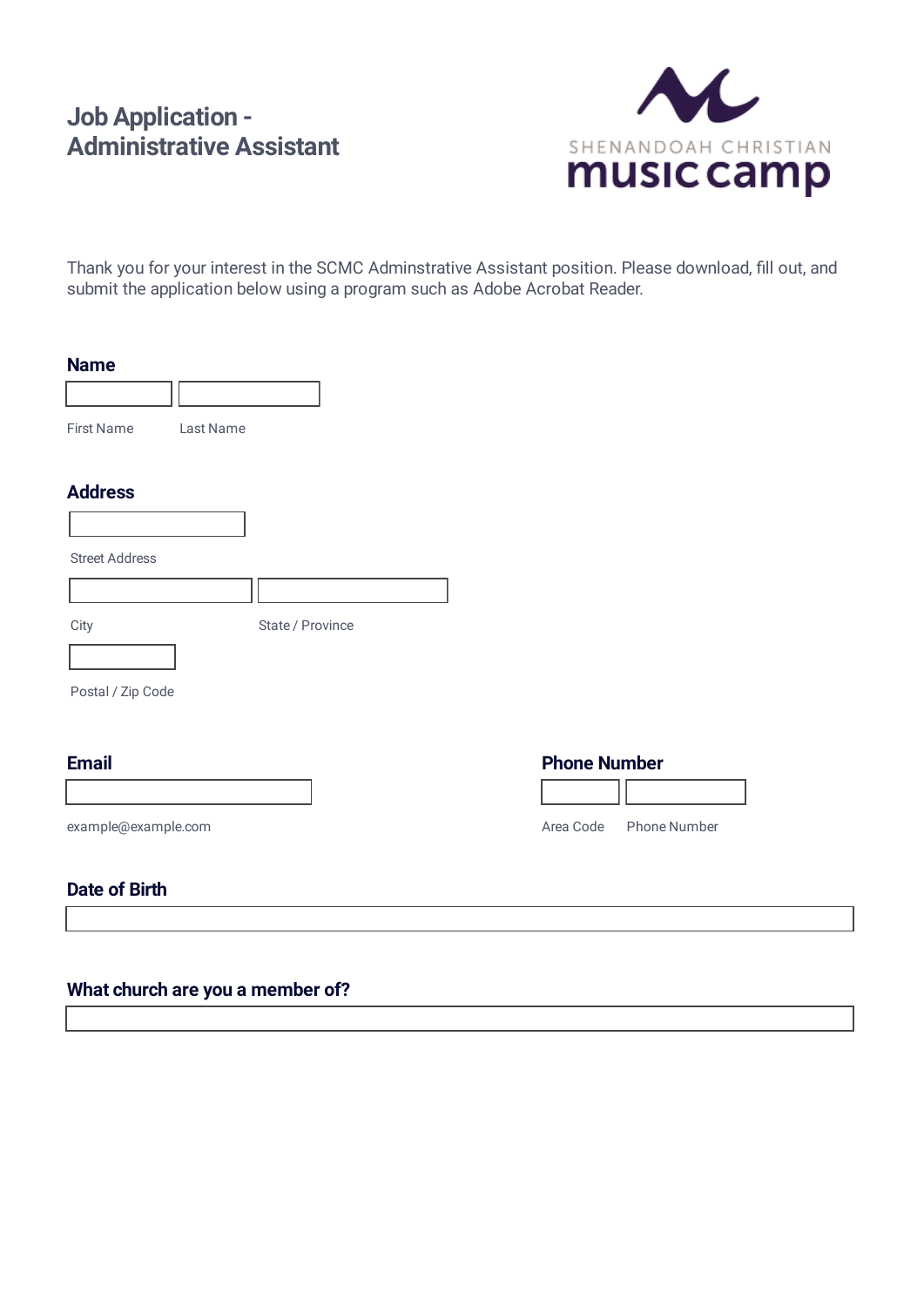# **What strengths and skills do you have that you believe could help you in this position?**

## **Previous Employment**

Please list previous employers, their contact information, and your position and duties.

## **May we contact your previous employers for a reference?**

| I | Y.<br>┍      |
|---|--------------|
| I | N<br>Π<br>-1 |

#### **Explain your relationship to your church, and to your church leaders.**

٦

| <b>Pastor Phone Number</b> |  |
|----------------------------|--|
|----------------------------|--|

| iret Nama | Lact Name |  |
|-----------|-----------|--|

First Name Last Name

٦r

Area Code Phone Number

# **May we contact your pastor for a reference?**